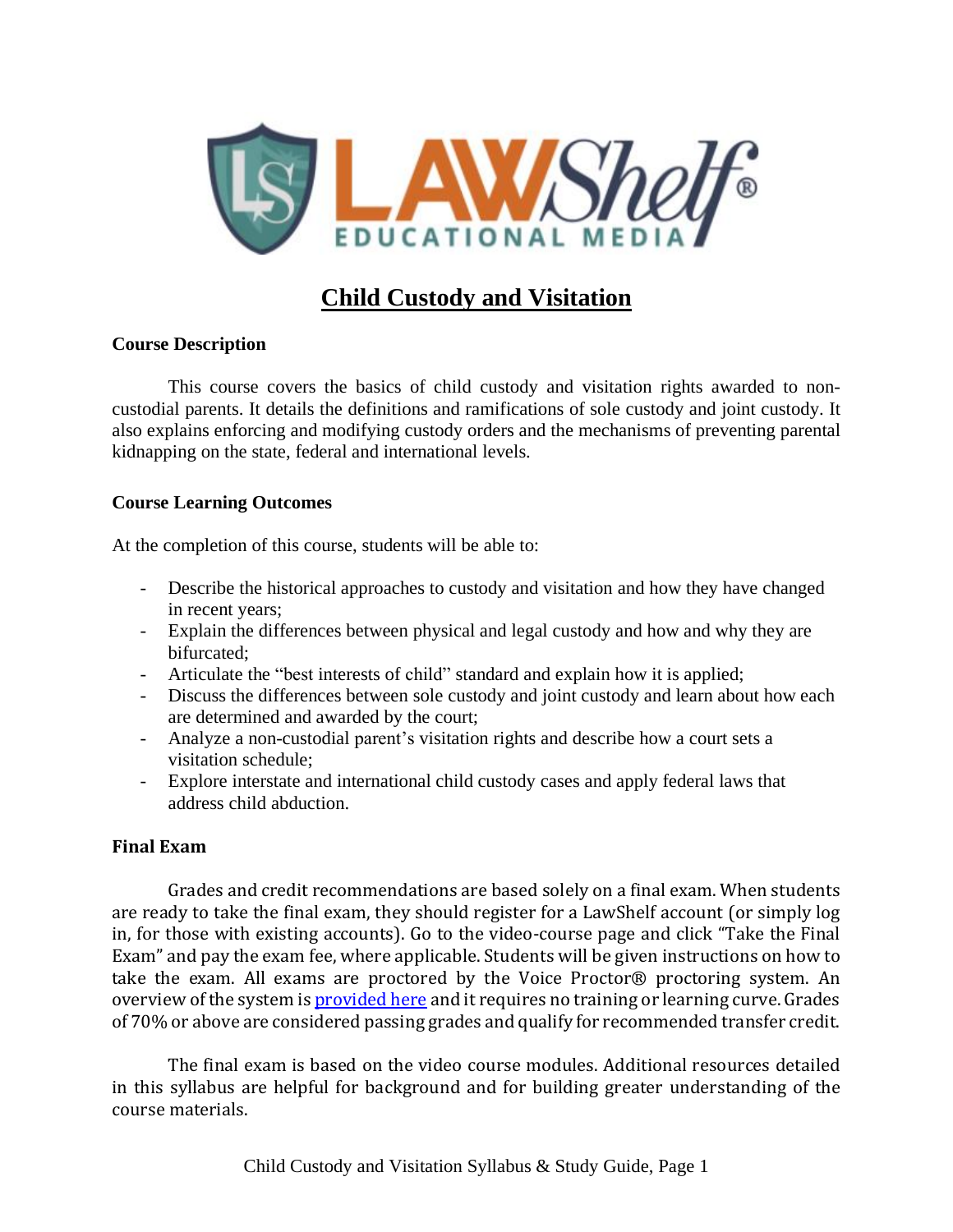Inquiries can be made through the LawShelf Contact form on our website by clicking the "email us" button that appears at the bottom of most LawShelf pages. Transcripts can be ordered via Parchment, as detailed on our website.

#### **Case Studies**

Many LawShelf video courses include case studies. These do not necessarily teach new material but are meant to demonstrate how the materials covered in the course are applied by various courts. Concepts covered in the case studies are covered on the final exam; so watching the case studies is necessary before taking the exam. However, it is unnecessary to memorize the facts and details of the cases covered in these case studies.

#### **Self-Quizzes**

Video-course modules and case studies feature self-quizzes that consist of practice questions on the materials covered in the videos. These questions are presented for the benefit of the student and are important to review before taking the final exam because they are similar in style and substance to the questions on the final exam. These quizzes are not graded or monitored and there is no record of how students answer these questions. Students may answer these questions as many times as they like and are encouraged to keep re-taking the quizzes until they have mastered all the questions.

# **Study Guide**

### **Introductory Videos**

These videos provide background to help students better understand the main parts of the course, which are the video-course modules below.

**Domestic Relations Law: Determining Child Custody [https://lawshelf.com/shortvideoscontentview/domestic-relations-law-determining-child](https://lawshelf.com/shortvideoscontentview/domestic-relations-law-determining-child-custody/)[custody/](https://lawshelf.com/shortvideoscontentview/domestic-relations-law-determining-child-custody/)**

**Termination of Parental Rights <https://lawshelf.com/shortvideoscontentview/family-law-termination-of-parental-rights>**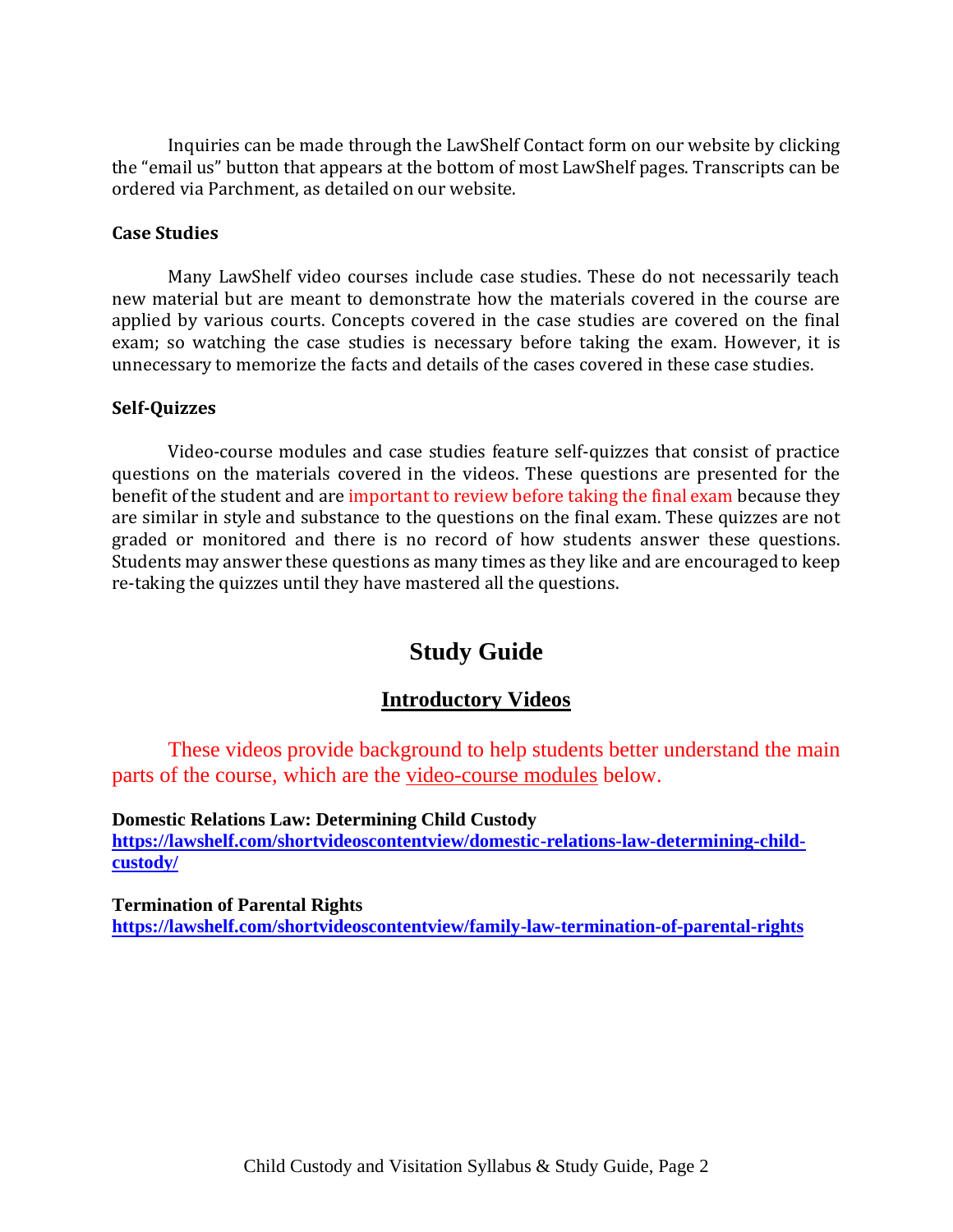# **Courseware Readings**

These courseware readings provide background to help students better understand the main parts of the course, which are the video-course modules below.

### **Read the following sections of "Foundations of Law" courseware:**

**<https://lawshelf.com/coursewareview>**

#### **Domestic Relations**

- **Dissolution of the Marriage - Child Custody and Support**
	- o **Child Custody**
	- o **Visitation**
	- o **Child Support**

# **Video Course Modules**

These videos constitute the <u>main part of the course</u> and are they sources of the questions on the final exam.

**Child Custody and Visitation Course Overview Video <https://lawshelf.com/videocoursescontentview/child-custody-and-visitation>**

**Defining Child Custody - Module 1 of 5 <https://lawshelf.com/videocoursesmoduleview/defining-child-custody--module-1-of-5->**

**Sole Custody and Joint Custody - Module 2 of 5 <https://lawshelf.com/videocoursesmoduleview/sole-custody-and-joint-custody--module-2-of-5>**

### **Determining and Awarding Visitation Rights - Module 3 of 5**

**[https://lawshelf.com/videocoursesmoduleview/determining-and-awarding-visitation-rights-](https://lawshelf.com/videocoursesmoduleview/determining-and-awarding-visitation-rights--module-3-of-5) [-module-3-of-5](https://lawshelf.com/videocoursesmoduleview/determining-and-awarding-visitation-rights--module-3-of-5)**

**Enforcing and Modifying Custody and Visitation - Module 4 of 5 [https://lawshelf.com/videocoursesmoduleview/-enforcing-and-modifying-custody-and](https://lawshelf.com/videocoursesmoduleview/-enforcing-and-modifying-custody-and-visitation--module-4-of-5)[visitation--module-4-of-5](https://lawshelf.com/videocoursesmoduleview/-enforcing-and-modifying-custody-and-visitation--module-4-of-5)**

**Jurisdiction and International Child Custody Law - Module 5 of 5 [https://lawshelf.com/videocoursesmoduleview/jurisdiction-and-international-child-custody](https://lawshelf.com/videocoursesmoduleview/jurisdiction-and-international-child-custody-law--module-5-of-5)[law--module-5-of-5](https://lawshelf.com/videocoursesmoduleview/jurisdiction-and-international-child-custody-law--module-5-of-5)**